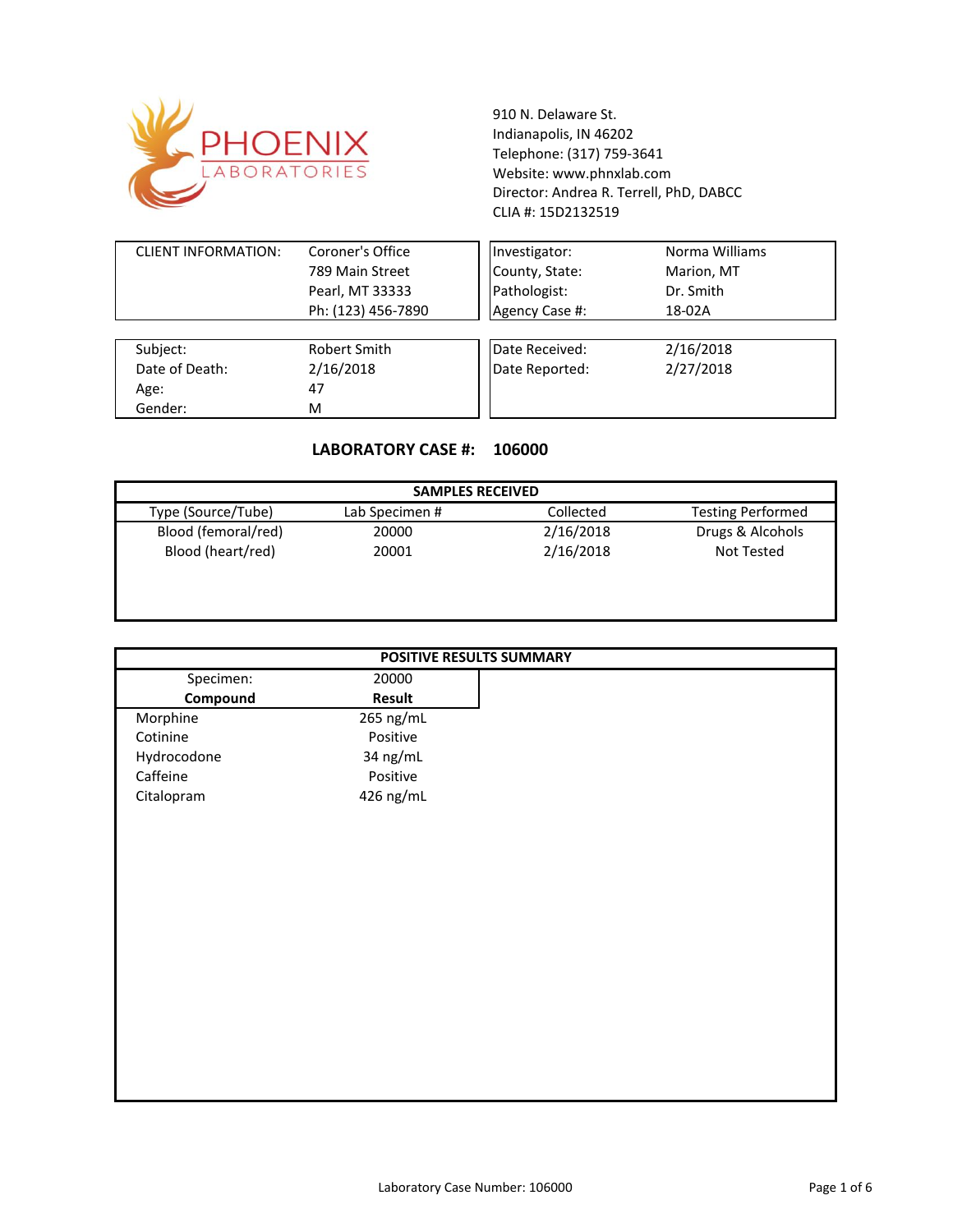| <b>COMPREHENSIVE RESULTS</b> |          |               |              |  |
|------------------------------|----------|---------------|--------------|--|
| Specimen:                    | 20000    | Sample Type:  | Blood        |  |
| Compound                     | Result   | Concentration | <b>Units</b> |  |
| <b>Volatile Alcohols</b>     |          |               |              |  |
| Acetone                      | Negative |               |              |  |
| Ethanol                      | Negative |               |              |  |
| Isopropanol                  | Negative |               |              |  |
| Methanol                     | Negative |               |              |  |
| <b>Amphetamines</b>          |          |               |              |  |
| Amphetamine                  | Negative |               |              |  |
| <b>BDB</b>                   | Negative |               |              |  |
| <b>MDA</b>                   | Negative |               |              |  |
| <b>MDEA</b>                  | Negative |               |              |  |
| <b>MDMA</b>                  | Negative |               |              |  |
| Methamphetamine              | Negative |               |              |  |
| <b>PMA</b>                   | Negative |               |              |  |
| PPA (norephedrine)           | Negative |               |              |  |
| <b>Analgesics</b>            |          |               |              |  |
| Acetaminophen                | Negative |               |              |  |
| Ibuprofen                    | Negative |               |              |  |
| Indomethacin                 | Negative |               |              |  |
| Ketoprofen                   | Negative |               |              |  |
| Meloxicam                    | Negative |               |              |  |
| Mexilitene                   | Negative |               |              |  |
| Naproxen                     | Negative |               |              |  |
| Pentazocine                  | Negative |               |              |  |
| Piroxicam                    | Negative |               |              |  |
| Pregabalin                   | Negative |               |              |  |
| Salicylic Acid               | Negative |               |              |  |
| <b>Anticonvulsants</b>       |          |               |              |  |
| 10-OH-Carbazepine            | Negative |               |              |  |
| Carbamazepine Epoxide        | Negative |               |              |  |
| Carbamazepine                | Negative |               |              |  |
| Ethosuximide                 | Negative |               |              |  |
| Felbamate                    | Negative |               |              |  |
| Gabapentin                   | Negative |               |              |  |
| Lamotrigine                  | Negative |               |              |  |
| Levetiracetam                | Negative |               |              |  |
| Oxcarbazepine                | Negative |               |              |  |
| Phenytoin                    | Negative |               |              |  |
| Primidone                    | Negative |               |              |  |
| Tiagabine                    | Negative |               |              |  |
| Tizanidine                   | Negative |               |              |  |
| Topiramate                   | Negative |               |              |  |
| Valproic Acid                | Negative |               |              |  |
| Zonisamide                   | Negative |               |              |  |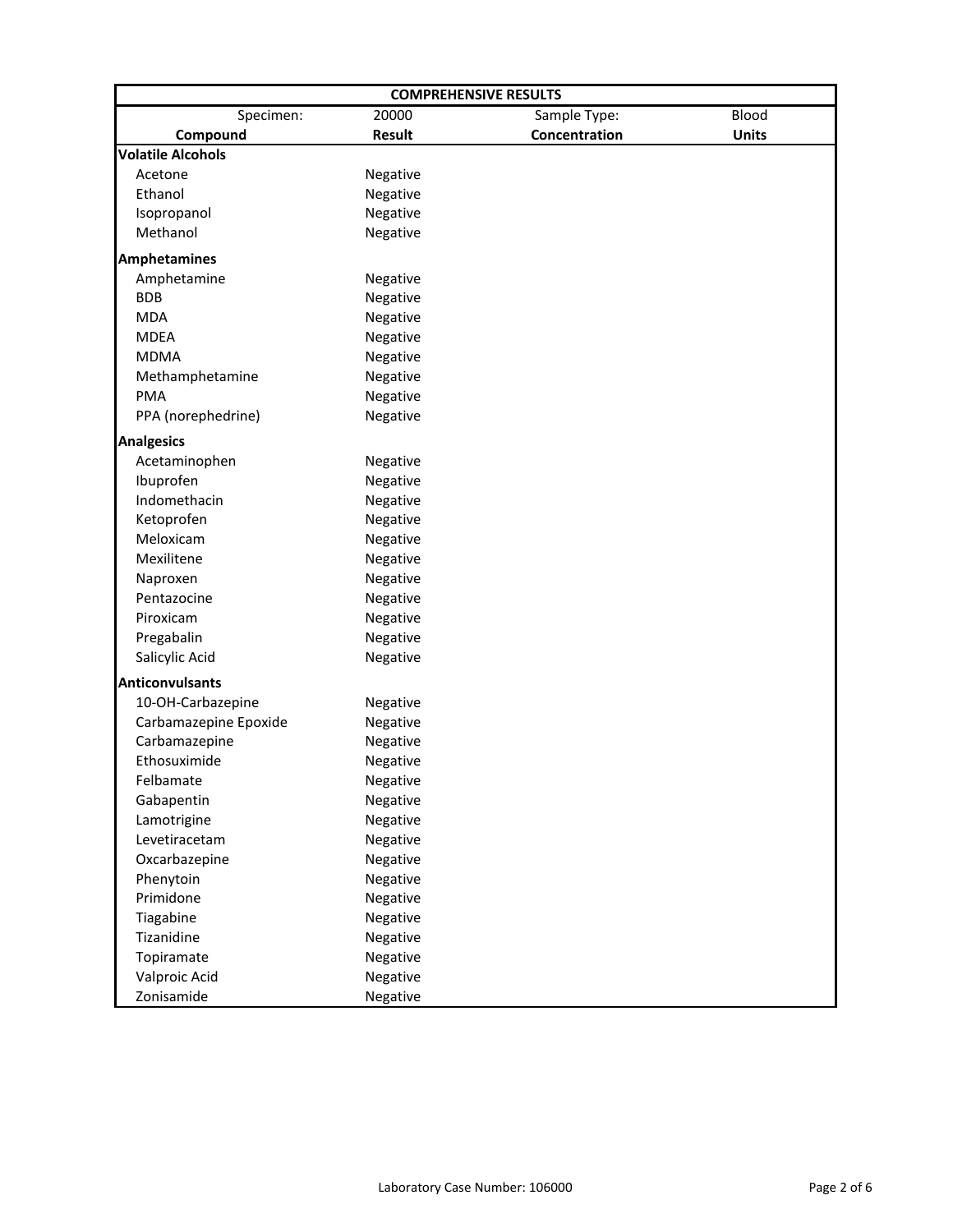| Compound                                      | <b>Result</b>   | Concentration                                                                                                                    | <b>Units</b> |
|-----------------------------------------------|-----------------|----------------------------------------------------------------------------------------------------------------------------------|--------------|
| <b>Antidepressants</b>                        |                 |                                                                                                                                  |              |
| Amitriptyliine                                | Negative        |                                                                                                                                  |              |
| Amoxapine                                     | Negative        |                                                                                                                                  |              |
| Bupropion                                     | Negative        |                                                                                                                                  |              |
| Citalopram/Escitalopram                       | <b>POSITIVE</b> | 426                                                                                                                              | ng/mL        |
|                                               |                 | Comment: Steady-state serum concentrations associated with therapeutic use of Citalopram range from 50 - 110 ng/mL. Toxicity may |              |
|                                               |                 | be observered at concentrations >220 ng/mL. Citalopram (Celexa) and Escitalopram (Lexapro) are structural isomers and are        |              |
| indistinguishable in our testing methodology. |                 |                                                                                                                                  |              |
| Clomipramine                                  | Negative        |                                                                                                                                  |              |
| Desipramine                                   | Negative        |                                                                                                                                  |              |
| Desmethylclomipramine                         | Negative        |                                                                                                                                  |              |
| Dothepin                                      | Negative        |                                                                                                                                  |              |
| Doxepin                                       | Negative        |                                                                                                                                  |              |
| Duloxetine                                    | Negative        |                                                                                                                                  |              |
| Escitalopram                                  | Negative        |                                                                                                                                  |              |
| Fluovoxamine                                  | Negative        |                                                                                                                                  |              |
| Fluoxetine                                    | Negative        |                                                                                                                                  |              |
| Imipramine                                    | Negative        |                                                                                                                                  |              |
| Maprotiline                                   | Negative        |                                                                                                                                  |              |
| <b>mCPP</b>                                   | Negative        |                                                                                                                                  |              |
| Mianserin                                     | Negative        |                                                                                                                                  |              |
| Milnacipran                                   | Negative        |                                                                                                                                  |              |
| Mirtazepine                                   | Negative        |                                                                                                                                  |              |
| Nefazodone                                    | Negative        |                                                                                                                                  |              |
| Nordoxepin                                    | Negative        |                                                                                                                                  |              |
| Norfluoxetine                                 | Negative        |                                                                                                                                  |              |
| Norsertraline                                 | Negative        |                                                                                                                                  |              |
| Nortriptyline                                 | Negative        |                                                                                                                                  |              |
| Desmethylvenlafaxine                          | Negative        |                                                                                                                                  |              |
| Paroxetine                                    | Negative        |                                                                                                                                  |              |
| Protriptyline                                 | Negative        |                                                                                                                                  |              |
| Sertraline                                    | Negative        |                                                                                                                                  |              |
| Trazodone                                     | Negative        |                                                                                                                                  |              |
| Trimpramine                                   | Negative        |                                                                                                                                  |              |
| Venlafaxine                                   | Negative        |                                                                                                                                  |              |
| <b>Antihistamines</b>                         |                 |                                                                                                                                  |              |
| Brompheniramine                               | Negative        |                                                                                                                                  |              |
| Chlorpheniramine                              | Negative        |                                                                                                                                  |              |
| Cyclizine                                     | Negative        |                                                                                                                                  |              |
| Diphenhydramine                               | Negative        |                                                                                                                                  |              |
| Doxylamine                                    | Negative        |                                                                                                                                  |              |
| Hydroxyzine                                   | Negative        |                                                                                                                                  |              |
| Tetrahydrolyzine                              | Negative        |                                                                                                                                  |              |
|                                               |                 |                                                                                                                                  |              |
| <b>Antipsychotics</b>                         |                 |                                                                                                                                  |              |
| Aripiprazole                                  | Negative        |                                                                                                                                  |              |
| <b>Buspirone</b>                              | Negative        |                                                                                                                                  |              |
| Chlorpromazine                                | Negative        |                                                                                                                                  |              |
| Clozapine                                     | Negative        |                                                                                                                                  |              |
| Fluphenazine                                  | Negative        |                                                                                                                                  |              |
| Haloperidol                                   | Negative        |                                                                                                                                  |              |
| Mesoridazine                                  | Negative        |                                                                                                                                  |              |
| Norclozapine                                  | Negative        |                                                                                                                                  |              |
| Olanzapine                                    | Negative        |                                                                                                                                  |              |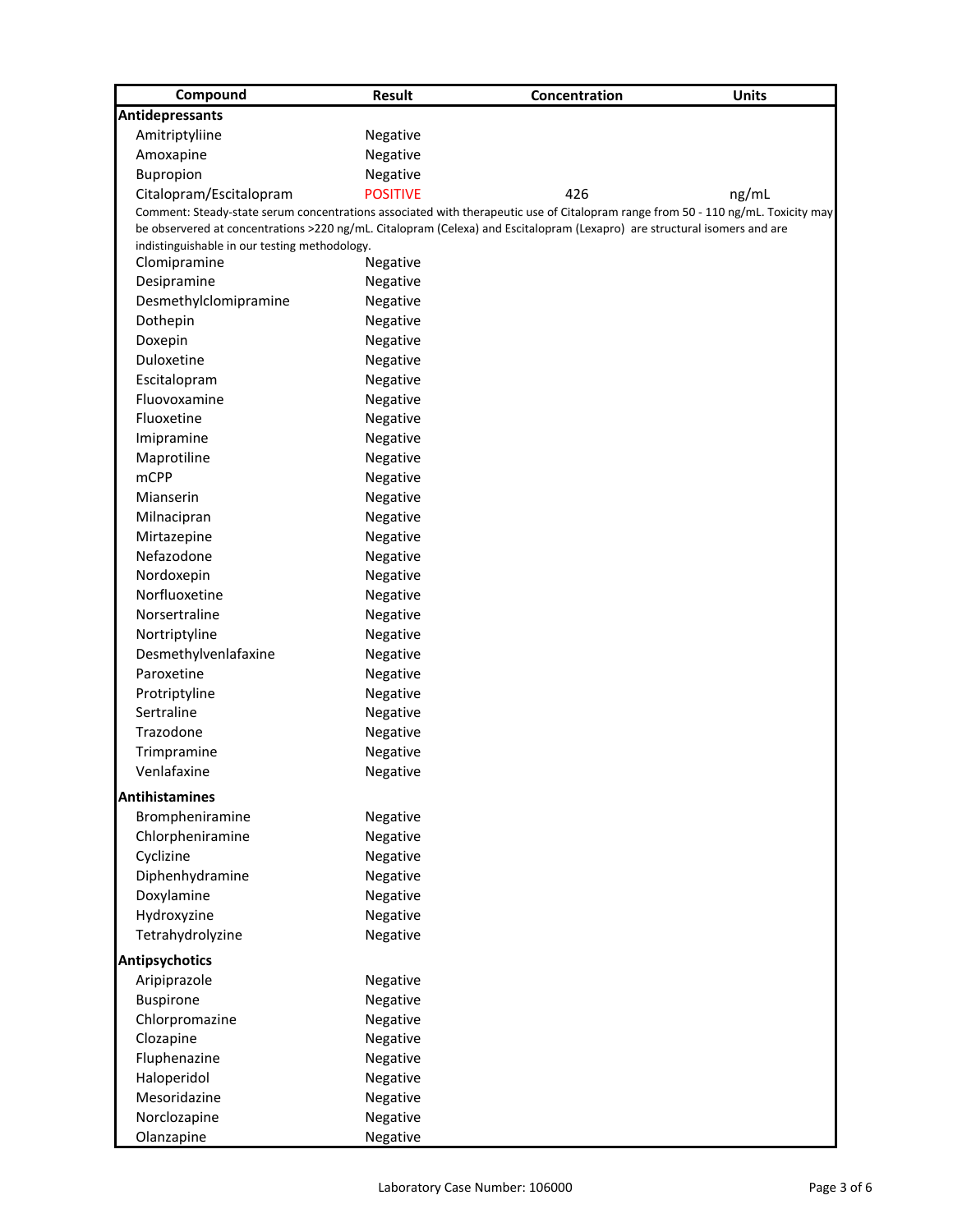| Compound                        | <b>Result</b> | Concentration | <b>Units</b> |
|---------------------------------|---------------|---------------|--------------|
| Antipsychotics (cont.)          |               |               |              |
| Palperidone                     | Negative      |               |              |
| Perphenazine                    | Negative      |               |              |
| Prochloroperazine               | Negative      |               |              |
| Quetiapine                      | Negative      |               |              |
| Risperidone                     | Negative      |               |              |
| Thioridazine                    | Negative      |               |              |
| Trifluoperazine                 | Negative      |               |              |
| Ziprasidone                     | Negative      |               |              |
| <b>Barbiturates</b>             |               |               |              |
| Amobarbital                     | Negative      |               |              |
| Butabarbital                    | Negative      |               |              |
| <b>Butalbital</b>               | Negative      |               |              |
| Pentobarbital                   | Negative      |               |              |
| Phenobarbital                   | Negative      |               |              |
| Secobarbital                    | Negative      |               |              |
| <b>Benzodiazepines</b>          |               |               |              |
| Hydroxyethylflurazepam          | Negative      |               |              |
| 7-Aminoclonazepam               | Negative      |               |              |
| Alpha-Hydroxytriazolam          |               |               |              |
|                                 | Negative      |               |              |
| Alprazolam                      | Negative      |               |              |
| Chlordiazepoxide                | Negative      |               |              |
| Clonazepam                      | Negative      |               |              |
| Desalkylflurazepam              | Negative      |               |              |
| Diazepam                        | Negative      |               |              |
| Estazolam                       | Negative      |               |              |
| Flurazepam                      | Negative      |               |              |
| Lorazepam                       | Negative      |               |              |
| Lormetazepam                    | Negative      |               |              |
| Nordiazepam                     | Negative      |               |              |
| Oxazepam                        | Negative      |               |              |
| Temazepam                       | Negative      |               |              |
| Triazolam                       | Negative      |               |              |
| <b>Cannabinoids (Natural)</b>   |               |               |              |
| <b>THC</b>                      | Negative      |               |              |
| THC-COOH                        | Negative      |               |              |
| <b>Cannabinoids (Synthetic)</b> |               |               |              |
| HU-210                          | Negative      |               |              |
| <b>JWH-018</b>                  | Negative      |               |              |
| <b>JWH-073</b>                  | Negative      |               |              |
| <b>JWH-250</b>                  | Negative      |               |              |
| <b>Cathinones (Bath Salts)</b>  |               |               |              |
| Alpha PVP                       | Negative      |               |              |
| Cathinone                       | Negative      |               |              |
| <b>MDPV</b>                     | Negative      |               |              |
| Mephedrone                      | Negative      |               |              |
| Methcathinone                   | Negative      |               |              |
| Methedrone                      | Negative      |               |              |
| Methylone                       | Negative      |               |              |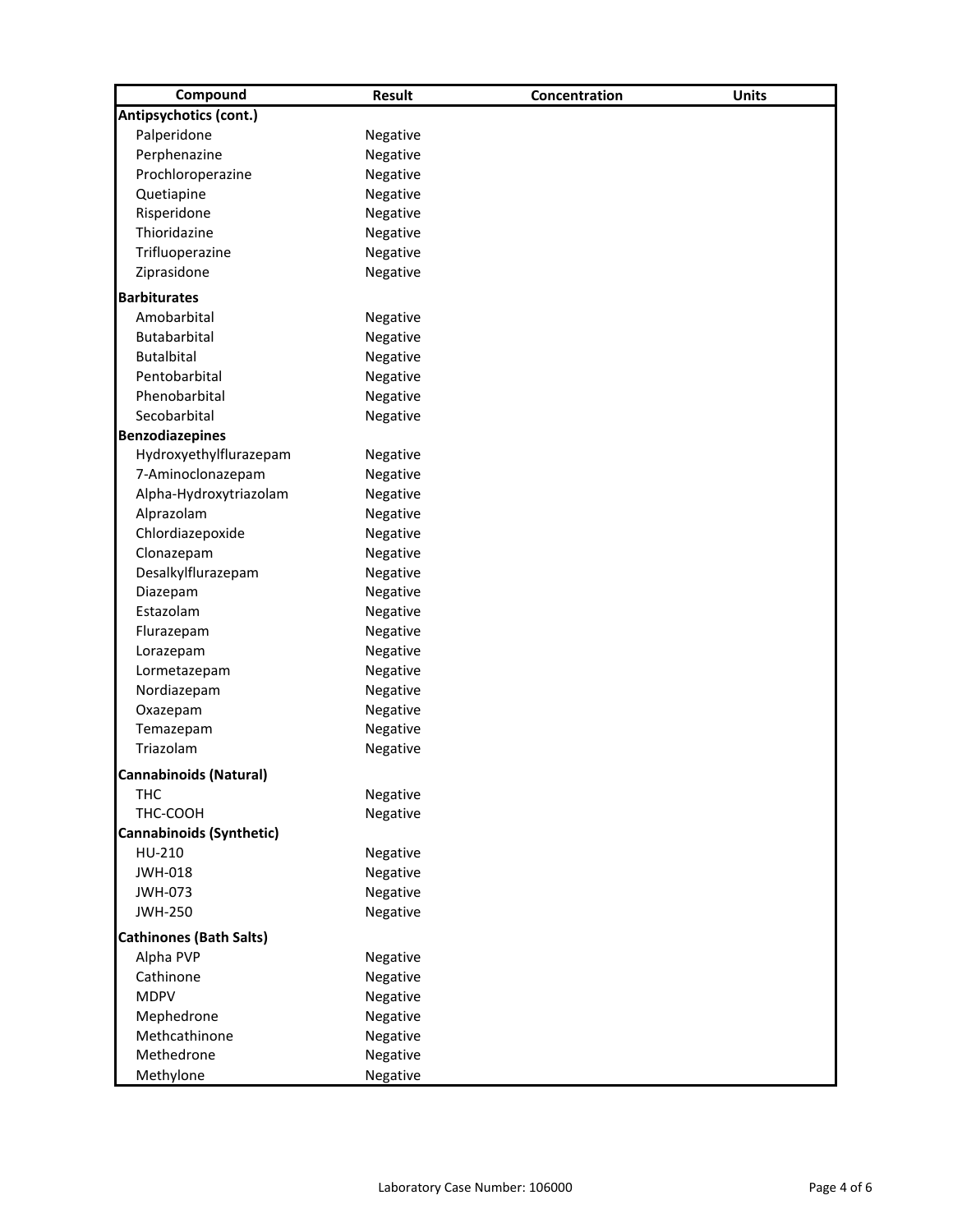| Compound                                                                                                                                                                                                                  | <b>Result</b>        | Concentration                                                                                                                | <b>Units</b> |  |
|---------------------------------------------------------------------------------------------------------------------------------------------------------------------------------------------------------------------------|----------------------|------------------------------------------------------------------------------------------------------------------------------|--------------|--|
| Cocaine                                                                                                                                                                                                                   |                      |                                                                                                                              |              |  |
| Benzoylecgonine                                                                                                                                                                                                           | Negative             |                                                                                                                              |              |  |
| Cocaethylene                                                                                                                                                                                                              | Negative             |                                                                                                                              |              |  |
| Cocaine                                                                                                                                                                                                                   | Negative             |                                                                                                                              |              |  |
| <b>Fentanyl Class</b>                                                                                                                                                                                                     |                      |                                                                                                                              |              |  |
| Acetylfentanyl                                                                                                                                                                                                            | Negative             |                                                                                                                              |              |  |
| Alfentanil                                                                                                                                                                                                                | Negative             |                                                                                                                              |              |  |
| Carfentanil                                                                                                                                                                                                               | Negative             |                                                                                                                              |              |  |
| Fentanyl                                                                                                                                                                                                                  | Negative             |                                                                                                                              |              |  |
| Methylfentanyl                                                                                                                                                                                                            | Negative             |                                                                                                                              |              |  |
| Norfentanyl                                                                                                                                                                                                               | Negative             |                                                                                                                              |              |  |
| Remifentanil                                                                                                                                                                                                              | Negative             |                                                                                                                              |              |  |
| Sufentanil                                                                                                                                                                                                                | Negative             |                                                                                                                              |              |  |
| <b>Hallucinogens</b>                                                                                                                                                                                                      |                      |                                                                                                                              |              |  |
| 25I-NBOMe                                                                                                                                                                                                                 | Negative             |                                                                                                                              |              |  |
| $2C-T-7$                                                                                                                                                                                                                  | Negative             |                                                                                                                              |              |  |
| Ketamine                                                                                                                                                                                                                  | Negative             |                                                                                                                              |              |  |
| <b>LSD</b>                                                                                                                                                                                                                | Negative             |                                                                                                                              |              |  |
| Norketamine                                                                                                                                                                                                               | Negative             |                                                                                                                              |              |  |
| <b>PCP</b>                                                                                                                                                                                                                | Negative             |                                                                                                                              |              |  |
| <b>Methadone</b>                                                                                                                                                                                                          |                      |                                                                                                                              |              |  |
| <b>EDDP</b>                                                                                                                                                                                                               |                      |                                                                                                                              |              |  |
| Methadone                                                                                                                                                                                                                 | Negative<br>Negative |                                                                                                                              |              |  |
|                                                                                                                                                                                                                           |                      |                                                                                                                              |              |  |
| <b>Miscellaneous</b>                                                                                                                                                                                                      |                      |                                                                                                                              |              |  |
| Bupivicaine                                                                                                                                                                                                               | Negative             |                                                                                                                              |              |  |
| Cyclobenzaprine                                                                                                                                                                                                           | Negative             |                                                                                                                              |              |  |
| Dextromethorphan                                                                                                                                                                                                          | Negative             |                                                                                                                              |              |  |
| Guaifenesin                                                                                                                                                                                                               | Negative             |                                                                                                                              |              |  |
| Levamisole                                                                                                                                                                                                                | Negative             |                                                                                                                              |              |  |
| Lidocaine                                                                                                                                                                                                                 | Negative             |                                                                                                                              |              |  |
| Mepivicaine                                                                                                                                                                                                               | Negative             |                                                                                                                              |              |  |
| Metaxolone                                                                                                                                                                                                                | Negative             |                                                                                                                              |              |  |
| Naloxone                                                                                                                                                                                                                  | Negative             |                                                                                                                              |              |  |
| Naltrexone                                                                                                                                                                                                                | Negative             |                                                                                                                              |              |  |
| <b>Opioid/Narcotic Analgesics</b>                                                                                                                                                                                         |                      |                                                                                                                              |              |  |
| 6-MAM                                                                                                                                                                                                                     | Negative             |                                                                                                                              |              |  |
| Buprenorphine                                                                                                                                                                                                             | Negative             |                                                                                                                              |              |  |
| Butorphanol                                                                                                                                                                                                               | Negative             |                                                                                                                              |              |  |
| Codeine                                                                                                                                                                                                                   | Negative             |                                                                                                                              |              |  |
| Desomorphine                                                                                                                                                                                                              | Negative             |                                                                                                                              |              |  |
| Dihydrocodeine                                                                                                                                                                                                            | Negative             |                                                                                                                              |              |  |
| Hydrocodone                                                                                                                                                                                                               | <b>POSITIVE</b>      | 34                                                                                                                           | ng/mL        |  |
| Comment: Blood concentrations following therapeutic use of Hydrocodone generally range from 10 - 50 ng/mL. During chronic use,<br>tolerance should be considered when interpreting the blood concentrations of this drug. |                      |                                                                                                                              |              |  |
| Hydromorphone                                                                                                                                                                                                             | Negative             |                                                                                                                              |              |  |
| Levorphanol                                                                                                                                                                                                               | Negative             |                                                                                                                              |              |  |
| Meperidine                                                                                                                                                                                                                | Negative             |                                                                                                                              |              |  |
| Morphine                                                                                                                                                                                                                  | <b>POSITIVE</b>      | 265                                                                                                                          | ng/mL        |  |
| tolerance should be considered when interpreting the blood concentrations of this drug.                                                                                                                                   |                      | Comment: Blood concentrations following therapeutic use of Morphine generally range from 10 - 100 ng/mL. During chronic use, |              |  |
| Nalbuphine                                                                                                                                                                                                                | Negative             |                                                                                                                              |              |  |